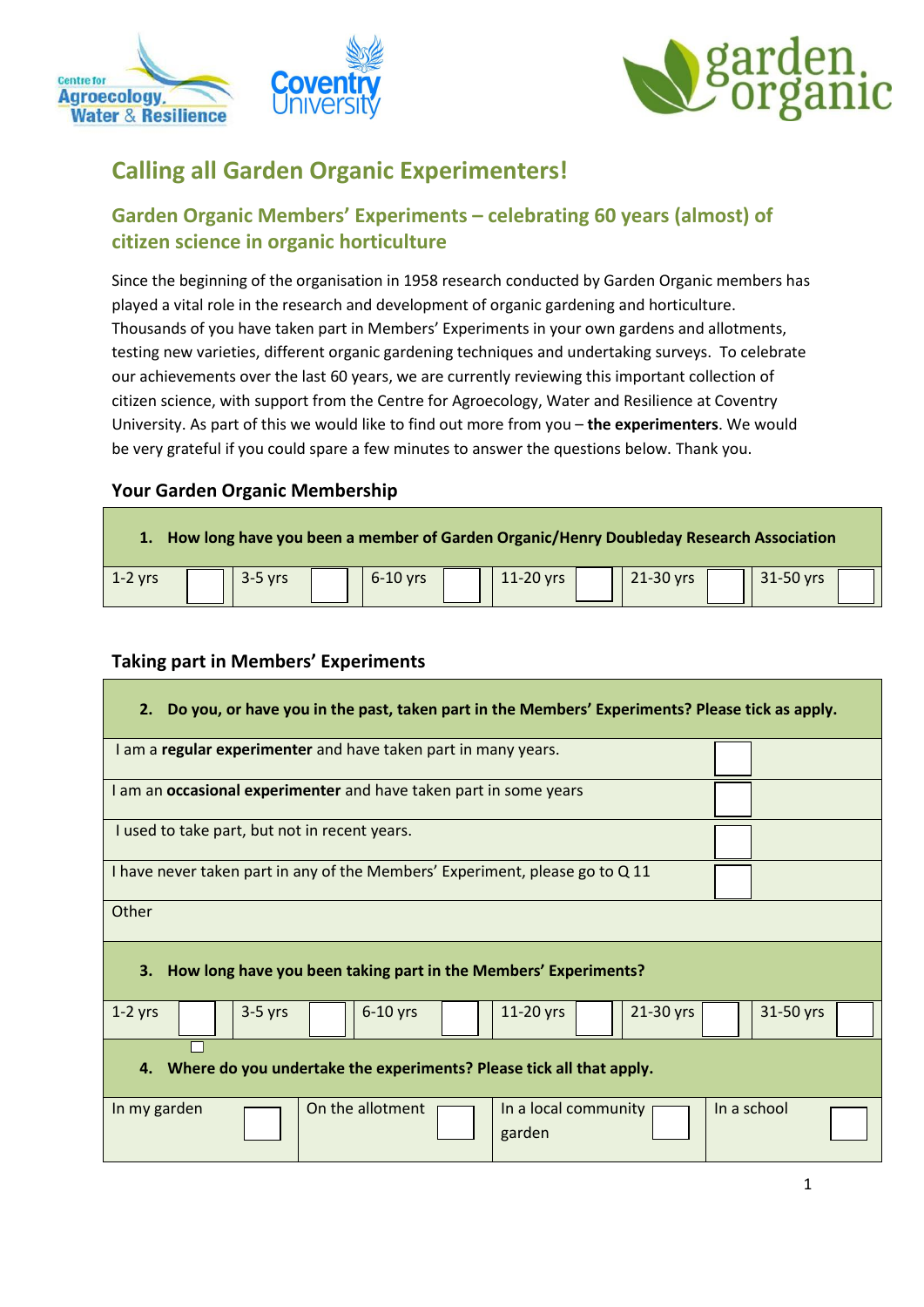| 5. Who do you undertake the experiment with?                                                         |                         |                                                                                               |                  |                              |  |  |  |
|------------------------------------------------------------------------------------------------------|-------------------------|-----------------------------------------------------------------------------------------------|------------------|------------------------------|--|--|--|
| On my own                                                                                            | With a family           | With my children /                                                                            | With a friend(s) | Other:                       |  |  |  |
|                                                                                                      | member(s)               | grandchildren                                                                                 |                  |                              |  |  |  |
|                                                                                                      |                         |                                                                                               |                  |                              |  |  |  |
|                                                                                                      |                         |                                                                                               |                  |                              |  |  |  |
| 6. Do you find the topics of the experiments of interest and relevance to you?                       |                         |                                                                                               |                  |                              |  |  |  |
|                                                                                                      |                         |                                                                                               |                  |                              |  |  |  |
|                                                                                                      |                         |                                                                                               |                  |                              |  |  |  |
|                                                                                                      |                         |                                                                                               |                  |                              |  |  |  |
|                                                                                                      |                         |                                                                                               |                  |                              |  |  |  |
|                                                                                                      |                         |                                                                                               |                  |                              |  |  |  |
|                                                                                                      |                         |                                                                                               |                  |                              |  |  |  |
|                                                                                                      |                         |                                                                                               |                  |                              |  |  |  |
| 7. Can you recall an experiment that was particularly memorable? If so, please tell us more about it |                         |                                                                                               |                  |                              |  |  |  |
| and why you remember it.                                                                             |                         |                                                                                               |                  |                              |  |  |  |
|                                                                                                      |                         |                                                                                               |                  |                              |  |  |  |
|                                                                                                      |                         |                                                                                               |                  |                              |  |  |  |
|                                                                                                      |                         |                                                                                               |                  |                              |  |  |  |
|                                                                                                      |                         |                                                                                               |                  |                              |  |  |  |
|                                                                                                      |                         |                                                                                               |                  |                              |  |  |  |
|                                                                                                      |                         |                                                                                               |                  |                              |  |  |  |
|                                                                                                      |                         |                                                                                               |                  |                              |  |  |  |
| 8.                                                                                                   |                         | Do you find that the experiments are easy to complete or are they problematic? Please tell us |                  |                              |  |  |  |
|                                                                                                      |                         |                                                                                               |                  |                              |  |  |  |
|                                                                                                      | about your experiences. |                                                                                               |                  |                              |  |  |  |
|                                                                                                      |                         |                                                                                               |                  |                              |  |  |  |
|                                                                                                      |                         |                                                                                               |                  |                              |  |  |  |
|                                                                                                      |                         |                                                                                               |                  |                              |  |  |  |
|                                                                                                      |                         |                                                                                               |                  |                              |  |  |  |
|                                                                                                      |                         |                                                                                               |                  |                              |  |  |  |
|                                                                                                      |                         |                                                                                               |                  |                              |  |  |  |
| How do you report your results?<br>9.                                                                |                         |                                                                                               |                  |                              |  |  |  |
|                                                                                                      |                         |                                                                                               |                  |                              |  |  |  |
| I complete the record                                                                                |                         | I use the on-line Survey Monkey option,                                                       |                  | I normally forget to do the  |  |  |  |
| sheets provided                                                                                      |                         | that has been available in the last couple                                                    |                  | recordings and to send in my |  |  |  |
|                                                                                                      | of years                |                                                                                               | feedback         |                              |  |  |  |
| Other commnets                                                                                       |                         |                                                                                               |                  |                              |  |  |  |
|                                                                                                      |                         |                                                                                               |                  |                              |  |  |  |
|                                                                                                      |                         |                                                                                               |                  |                              |  |  |  |
|                                                                                                      |                         |                                                                                               |                  |                              |  |  |  |
|                                                                                                      |                         |                                                                                               |                  |                              |  |  |  |
|                                                                                                      |                         |                                                                                               |                  |                              |  |  |  |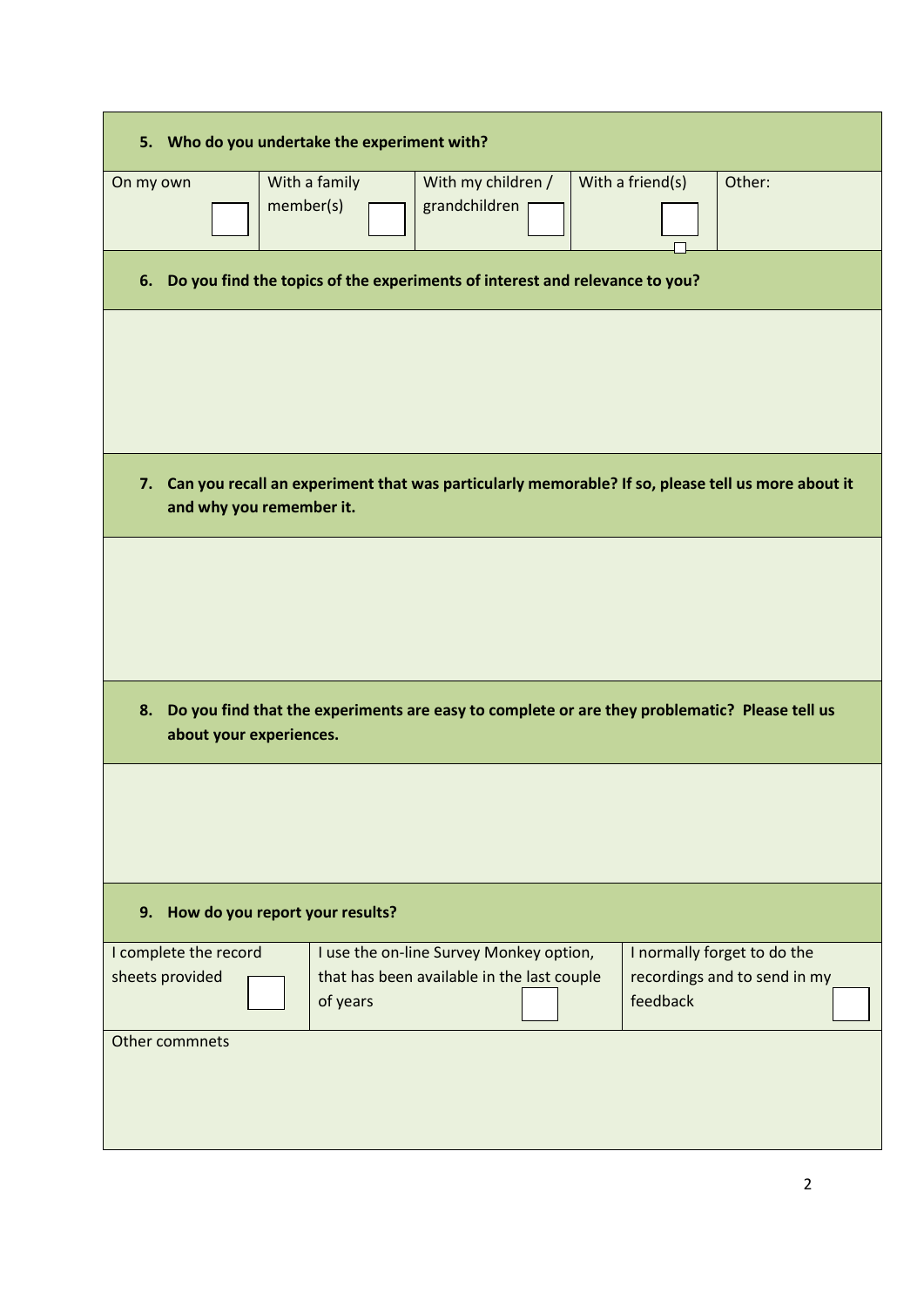# **Your motivations for taking part, or not taking part, in Members' Experiments**

| 10. Why do you take part in the Members' Experiments? Please tick all that apply.                               |  |                                             |  |  |  |
|-----------------------------------------------------------------------------------------------------------------|--|---------------------------------------------|--|--|--|
| It is an important part of being a Garden                                                                       |  | This is why I joined Garden Organic         |  |  |  |
| Organic member                                                                                                  |  |                                             |  |  |  |
| I like to test new plants and varieties and<br>techniques                                                       |  | I like to test new techniques and practices |  |  |  |
| I like to help with research and innovation in<br>organic gardening                                             |  | I like to learn new things                  |  |  |  |
| I like to find out more about my garden<br>It is enjoyable<br>e.g. about wildlife                               |  |                                             |  |  |  |
| Other comment:                                                                                                  |  |                                             |  |  |  |
| 11. If you don't take part in the Members Experiments, please tell us why you don't or why you have<br>stopped. |  |                                             |  |  |  |
| It is not something that I am interested in                                                                     |  |                                             |  |  |  |
| The topics are not of interest to me                                                                            |  |                                             |  |  |  |
| The experiments are too complicated and time consuming                                                          |  |                                             |  |  |  |
| I don't think it is worthwhile                                                                                  |  |                                             |  |  |  |
| Other comment:                                                                                                  |  |                                             |  |  |  |

# **Your influence on the research topics**

| 12. Do you ever suggest new topics for the Members' Experiments?    |  |
|---------------------------------------------------------------------|--|
| Yes, I usually make suggestions for new topics on the record sheets |  |
| Yes, I make suggestions in response to articles in The Organic Way  |  |
| Yes, by asking questions to the Garden Organic advisory service     |  |
| <b>No</b>                                                           |  |
| Other comment:                                                      |  |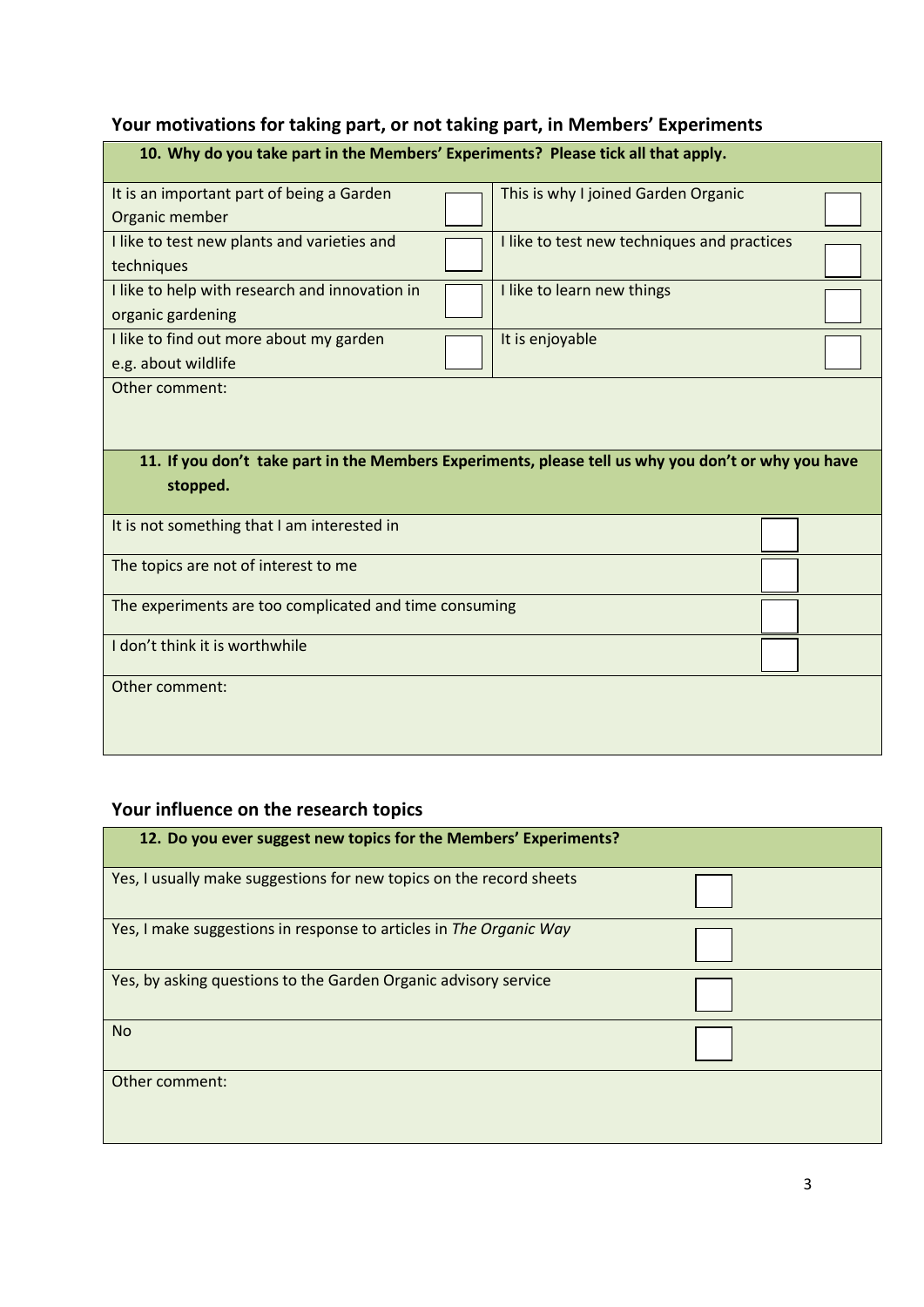| 13. Do you feel you are able to influence the topics of research of the Members' Experiments? |  |                                      |  |  |  |
|-----------------------------------------------------------------------------------------------|--|--------------------------------------|--|--|--|
| Yes, my suggestions have been used                                                            |  | Yes, but I have not made suggestions |  |  |  |
| No, but I would like to be able to.                                                           |  | No, but it does not matter to me     |  |  |  |
| Other comment                                                                                 |  |                                      |  |  |  |

# **Learning from Members' Experiments**

| 14. Do you read about the results from the experiments in The Organic Way or on the website?                                                 |  |                                                                                                   |  |  |  |
|----------------------------------------------------------------------------------------------------------------------------------------------|--|---------------------------------------------------------------------------------------------------|--|--|--|
| Yes, I read the articles in the Organic Way for the                                                                                          |  | Yes, I read most of the articles about Members'                                                   |  |  |  |
| experiment that I took part in.                                                                                                              |  | experiments, whether I took part or not                                                           |  |  |  |
| Yes, I read the write-ups on the website                                                                                                     |  | No, I don't normally read the articles                                                            |  |  |  |
| Any comments about the write-ups or the dissemination of the results:                                                                        |  |                                                                                                   |  |  |  |
| 15. How has your involvement with the Members' Experiments influenced what you grow and how<br>you manage your garden? Please explain below. |  |                                                                                                   |  |  |  |
|                                                                                                                                              |  |                                                                                                   |  |  |  |
|                                                                                                                                              |  | 16. Can you recall a Members' Experiment that you think was particularly innovative or has led to |  |  |  |
| change and improvement in organic gardening practice. Please explain below.                                                                  |  |                                                                                                   |  |  |  |
|                                                                                                                                              |  |                                                                                                   |  |  |  |
|                                                                                                                                              |  |                                                                                                   |  |  |  |

## **Other comments**

**17. Please tell us what you like most about the Members' Experiments Scheme.**